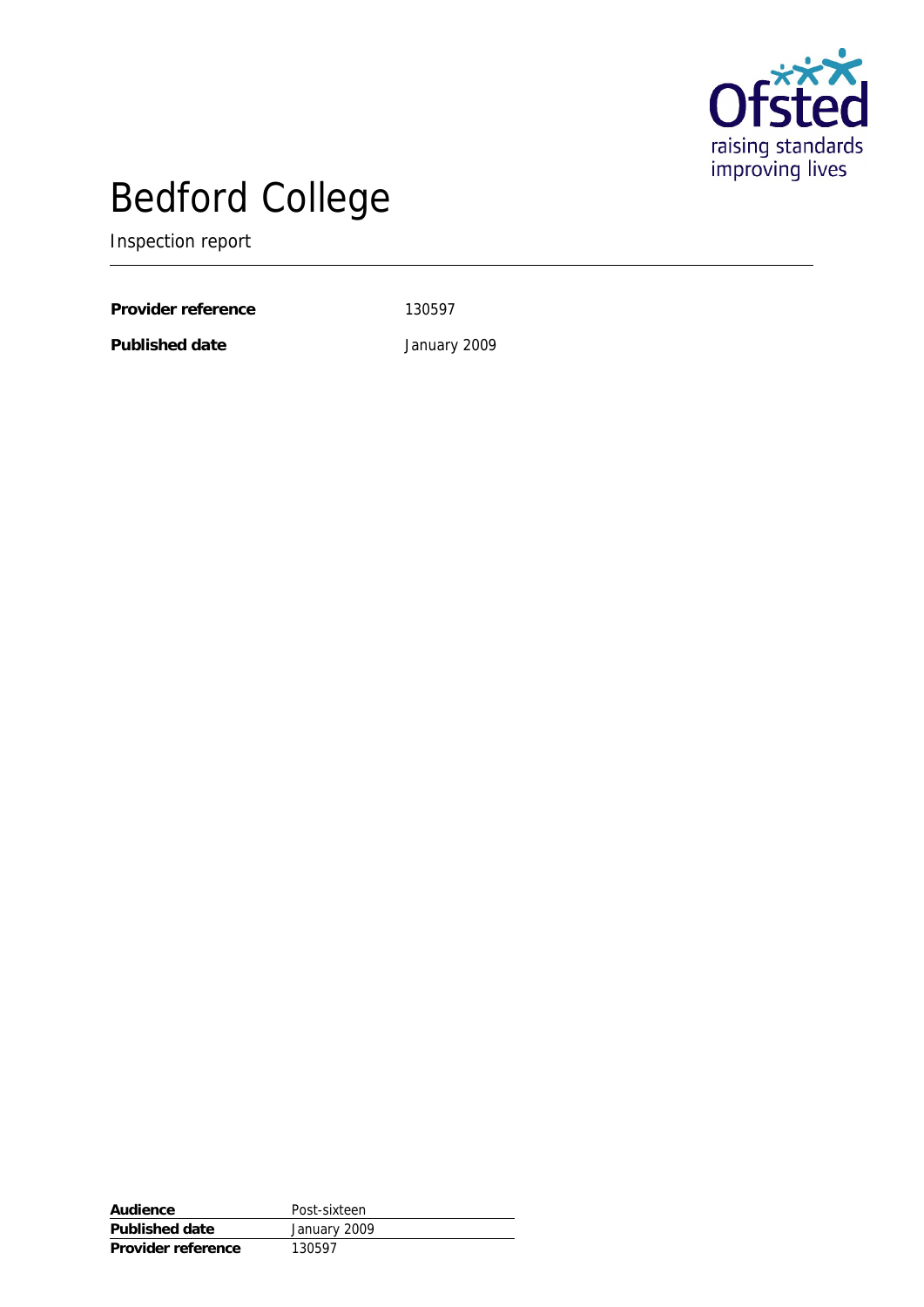### **Contents**

| Background information                  | 3  |
|-----------------------------------------|----|
| Summary of grades awarded               | 5. |
| Overall judgement                       | 6  |
| Key strengths and areas for improvement | 7  |
| Main findings                           | 8  |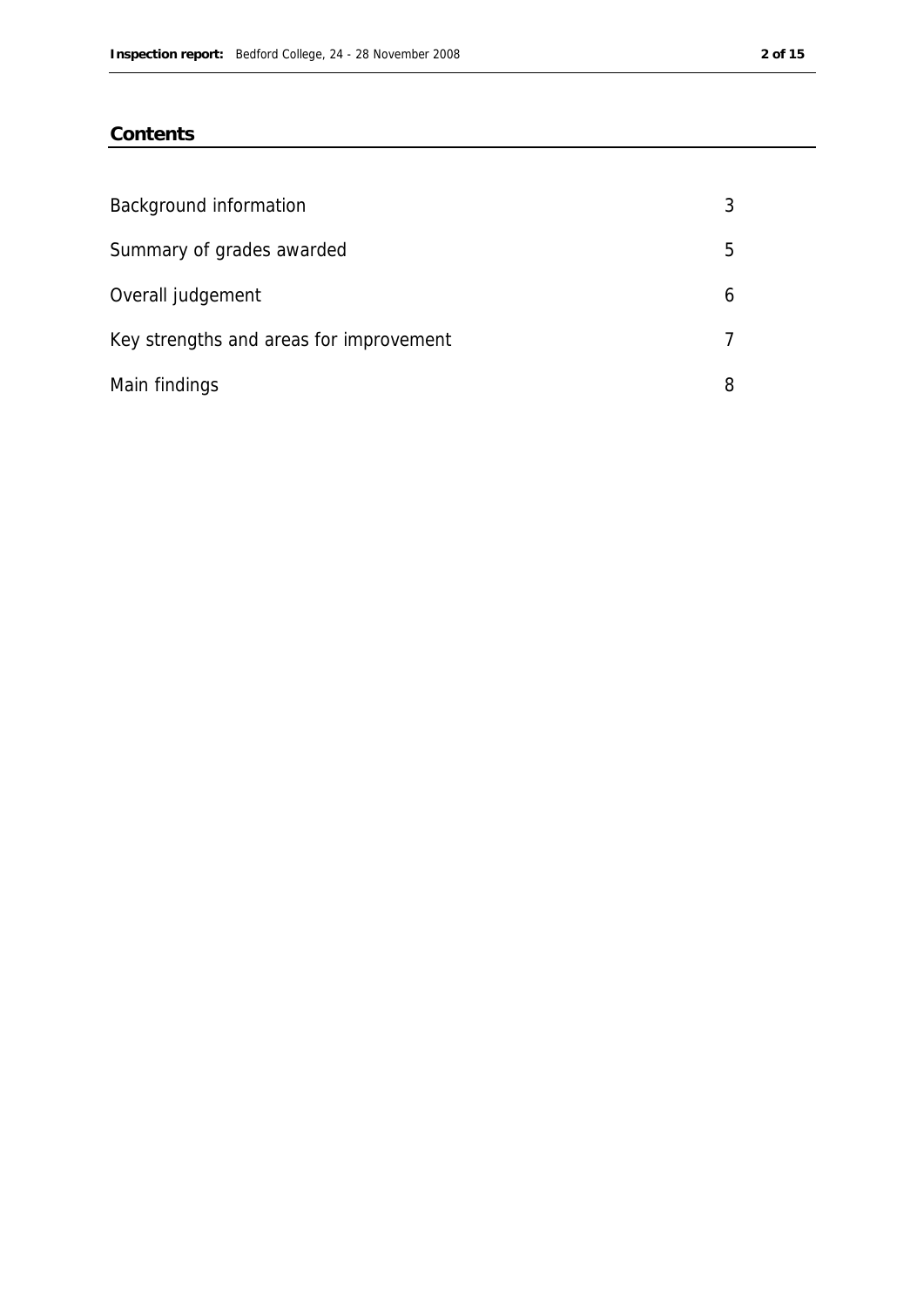## **Background information**

## **Inspection judgements**

#### **Grading**

Inspectors use a four-point scale to summarise their judgements about achievement and standards, the quality of provision, and leadership and management, which includes a grade for equality of opportunity.

The descriptors for the four grades are:

- grade 1 outstanding
- $q$ rade 2  $q$ ood
- $grade 3 satisfactory$
- grade 4 inadequate

Further information can be found on how inspection judgements are made at www.ofsted.gov.uk.

### **Scope of the inspection**

In deciding the scope of this inspection, inspectors took account of: the provider's most recent self-assessment report and development plans; comments from the local Learning and Skills Council (LSC) or other funding body; and where appropriate the previous inspection report (www.ofsted.gov.uk); reports from the inspectorate annual assessment visits or quality monitoring inspection; and data on learners and their achievement over the period since the last inspection. This inspection focused on the following aspects:

- overall effectiveness of the organisation and its capacity to improve further
- achievement and standards
- quality of provision
- leadership and management.

#### **Description of the provider**

1. Bedford College is the largest provider of post-16 education and training within the Bedfordshire County Council area. It is a general further education college (GFE) offering provision from entry to university level. The college offers courses in all subject sector areas except land-based provision, although the number of learners enrolled in retailing, customer services and transportation is small. The college operates from eight sites in Bedford, Kempston, Rushden and Luton. Some 14,000 learners were enrolled in 2006/07 of whom nearly 4,000 were aged 16 to 18, 800 were aged 14 to 16 and 9,200 were adults.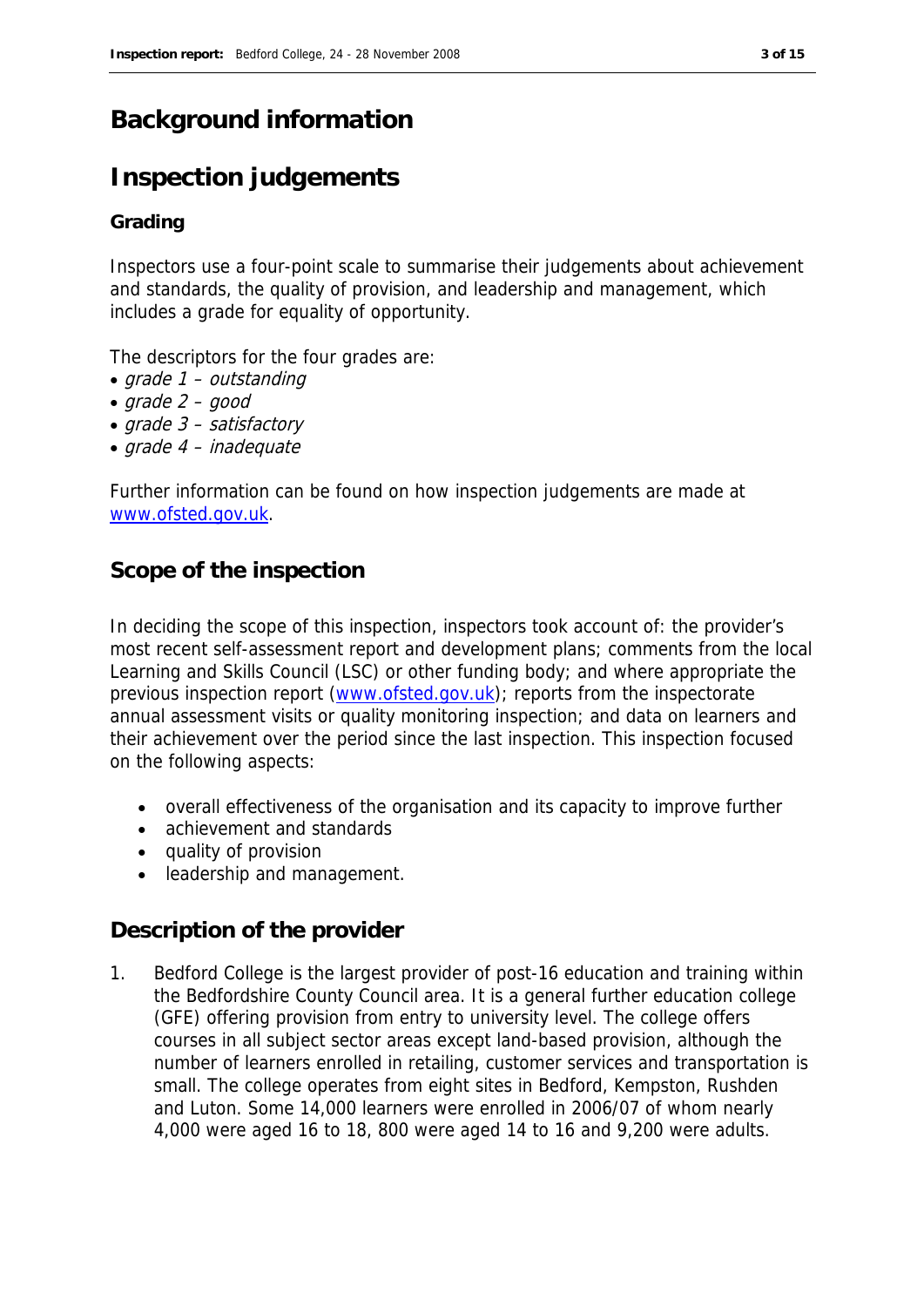- 2. The college serves a diverse population, including learners drawn from areas of significant deprivation in Bedford. The proportion of learners from a minority ethnic background is 25%, which is more than twice the local proportion and includes learners of more than 100 different nationalities. The proportion of pupils in Bedfordshire gaining five GCSEs at A\* to C, including English and mathematics, was similar to the national average in 2007.
- 3. The college works closely with local schools, particularly with pupils aged 14 to 16 who attend a new 14 to 16 centre (Bridges) established in 2007/08 on the college's main site. The college has partnerships with two local universities and is a Centre of Vocational Excellence (CoVE) in five areas: plumbing, house building, care, supervisory management and skills for energy (sustainable technologies). The college's higher education (HE) activities relate to the same five areas. HE recruitment has risen 37% in the last two years. The college offers work-based learning programmes for 200 learners with the largest numbers in construction.
- 4. One of the college's main aims is to be a leading advocate for learning, with strong and productive links with other partners.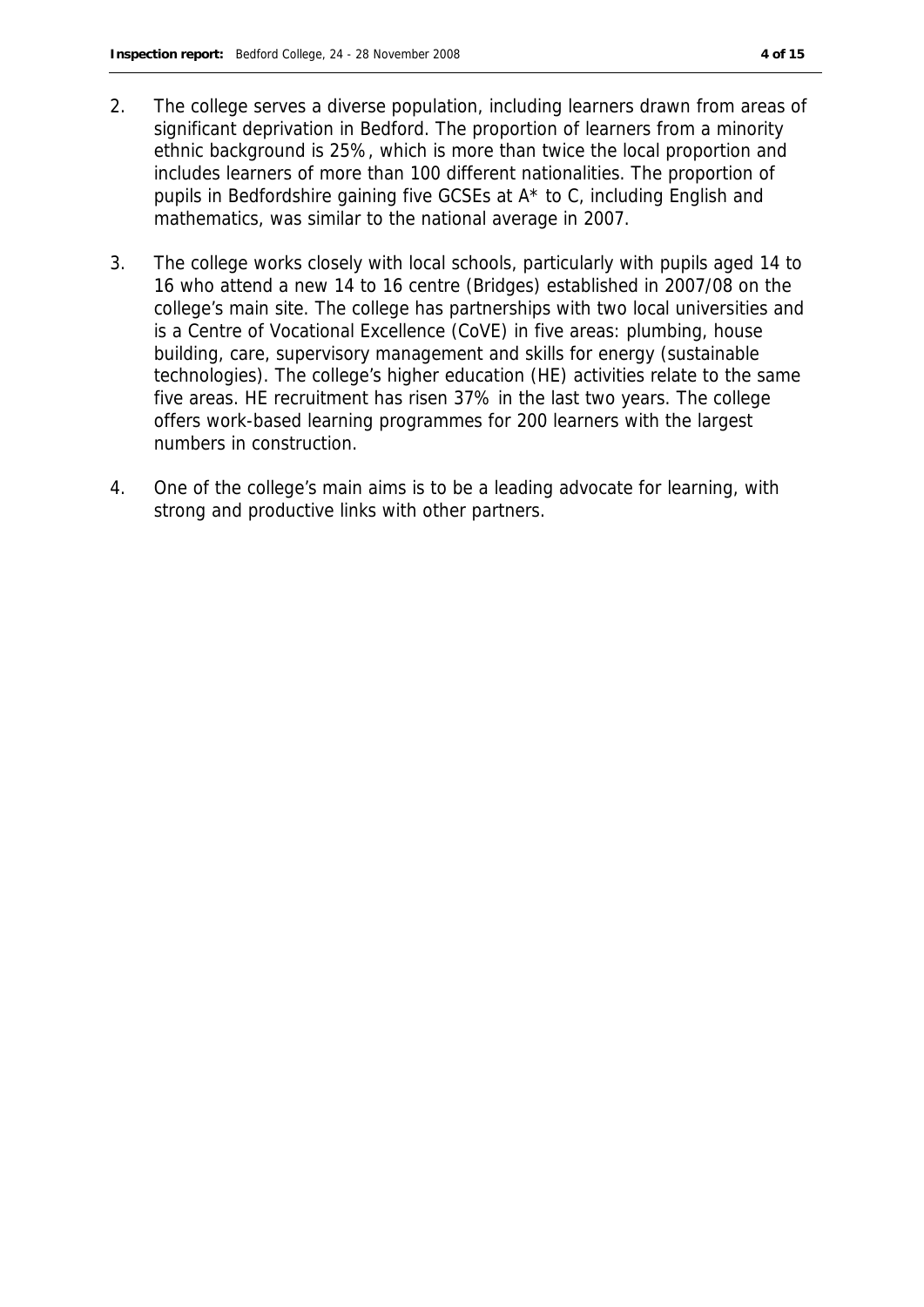## **Summary of grades awarded**

| Effectiveness of provision | Outstanding: Grade 1       |
|----------------------------|----------------------------|
|                            |                            |
| Capacity to improve        | Outstanding: Grade 1       |
|                            |                            |
| Achievement and standards  | Good: Grade 2              |
|                            |                            |
| Quality of provision       | Outstanding: Grade 1       |
|                            |                            |
| Leadership and management  | Outstanding: Grade 1       |
|                            |                            |
| Equality of opportunity    | Good: contributory grade 2 |
|                            |                            |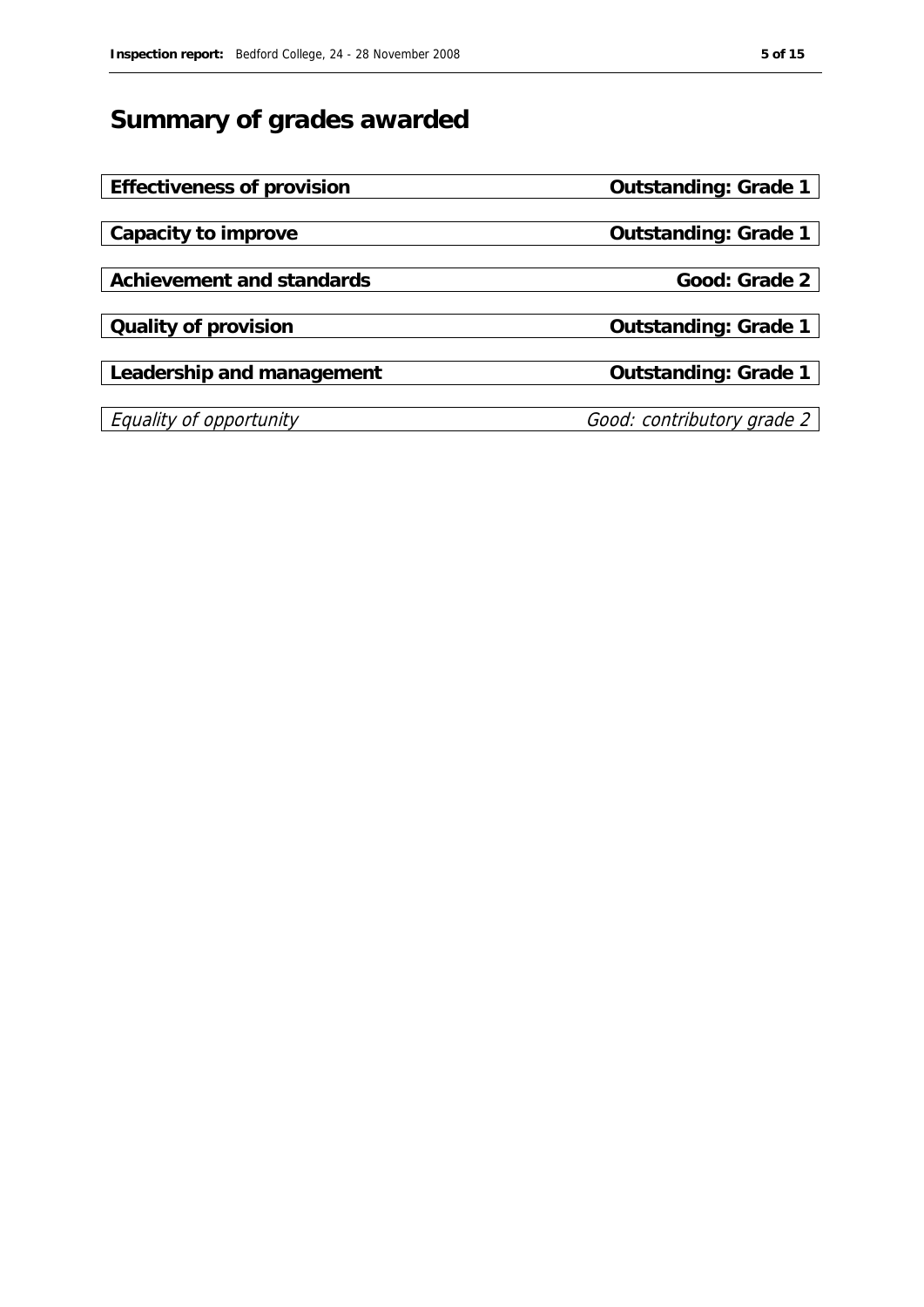## **Overall judgement**

#### **Effectiveness of provision** Content Content Contenting: Grade 1

- 5. Overall effectiveness is outstanding. Achievement and standards are good with outstanding features. Long course success rates have improved very rapidly in the past two years and are now high. General Certificate of Education (GCE) AS and A-level success rates are particularly good for a GFE college and 14 to 16 achievement is outstanding. Success rates for Train to Gain are good and for work-based learning are satisfactory.
- 6. Teaching and learning are good. The college has a rigorous and accurate system for monitoring the quality of teaching and learning. The proportion of teaching and learning judged to be good or better has improved significantly since the last inspection. Good lesson planning meets the needs of different learners well. Assessment is good, although target setting for some learners is insufficiently challenging.
- 7. The college's response to meeting the needs and interests of learners and its approach to educational and social inclusion are outstanding. The college's curriculum is varied and responsive. Partnerships with employers and links with schools are outstanding. Learners participate in a wide range of enrichment activities.
- 8. Guidance and support for learners are outstanding. Information advice and guidance arrangements and careers advice are highly effective. Pastoral support is excellent as is the individual support learners receive from a wide range of welfare services. The tutorial programme is very good.
- 9. Leadership and management are outstanding. The principal and senior managers have secured significant improvements in success rates and the quality of provision. Quality assurance arrangements and performance management are highly effective. The college's self-assessment is rigorous and accurate. Governors are highly effective. Financial management is excellent. The promotion of equal opportunities is good.

#### Capacity to improve **Capacity to improve Capacity** to improve **Capacity Capacity** to improve **Capacity Capacity C**

10. The college has outstanding capacity to improve. The self-assessment report provides an accurate and realistic evaluation of strengths and areas for improvement. Strategic, development and operational plans are particularly well aligned and ensure that key college objectives are used in all aspects of performance management. They provide a clear agenda for continued improvements. College staff have confidence in their ability to achieve planned improvements. Quality assurance processes are well established and have secured significant and sustainable improvements to provision. Resources are very well managed with a clear focus on achieving college objectives and supporting the achievement of learners. Governors are effective, well informed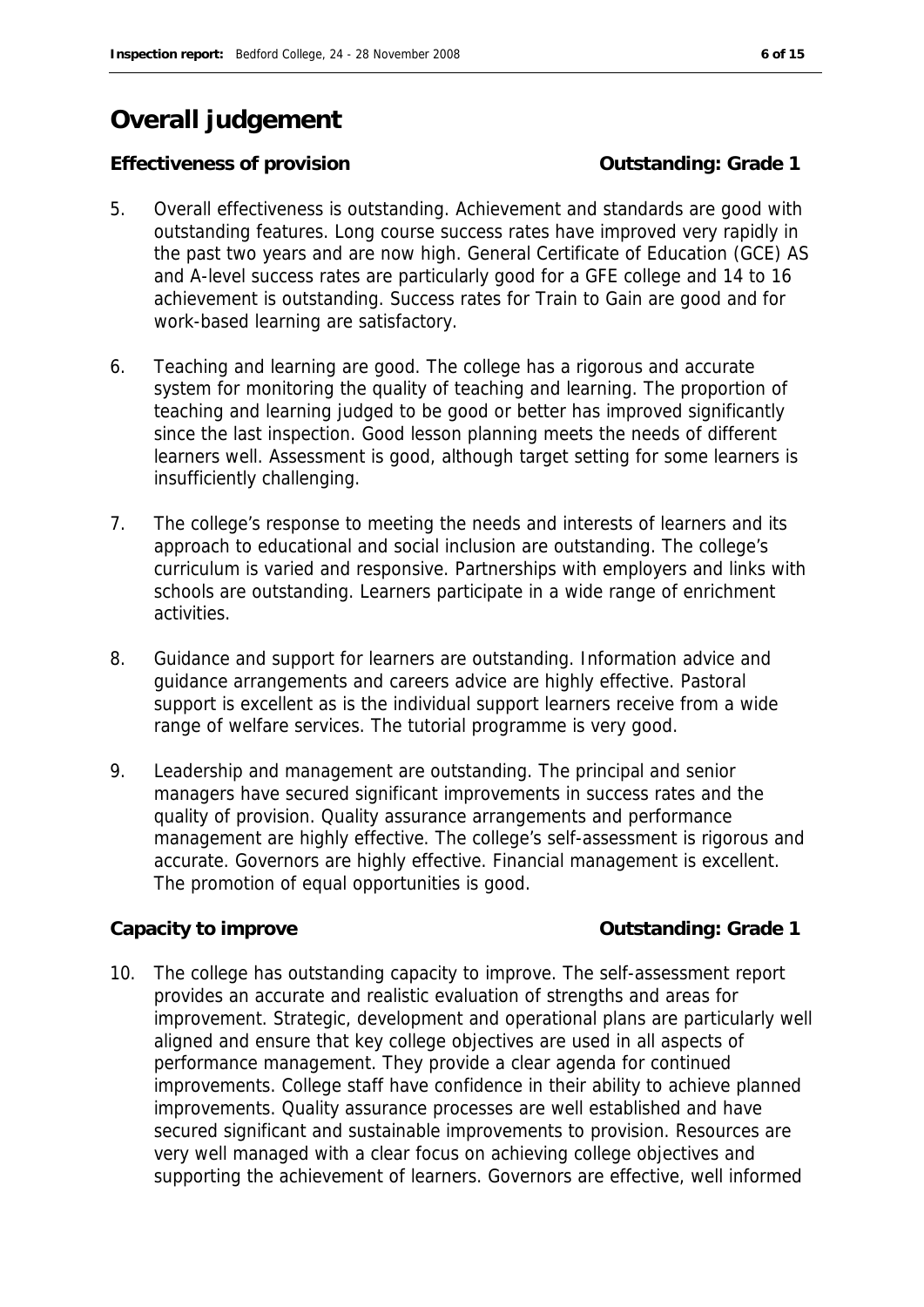and appropriately challenging. The college has demonstrated a consistent ability to set and achieve challenging targets.

**The effectiveness of the steps taken by the college to promote improvement since the last inspection**

11. The college has made outstanding progress in addressing the areas for improvement identified at the last inspection. Learners' achievement has improved significantly and at a faster rate than the national average. The college has rectified the issue of low retention rates, which are now significantly above average. The improvements required in teaching and learning have been secured and are subject to robust observation and evaluation. Management of work-based learning provision, previously an area for improvement, is now a key strength. The range of provision has grown and is excellent, with courses and progression routes available from foundation to advanced level. The college has maintained and improved further the strengths identified at the last inspection, including very good financial management, effective leadership and management and provision for pupils aged 14 to 16.

#### **Key strengths**

- outstanding leadership and management
- outstanding achievement at 14 to 16
- high GCE A and AS-level success rates
- good teaching and learning
- outstanding employer and school links
- outstanding social and educational inclusion
- outstanding guidance and support
- very good arrangements for meeting the needs of learners with learning difficulties and/or disabilities
- excellent financial management
- highly effective governance
- highly effective arrangements for quality improvement and performance management.

#### **Areas for improvement**

#### **The college should address:**

- improvements to success rates in adult level 2 provision
- target setting to support learners' improvements
- the arrangements for assessing the impact of equality plans.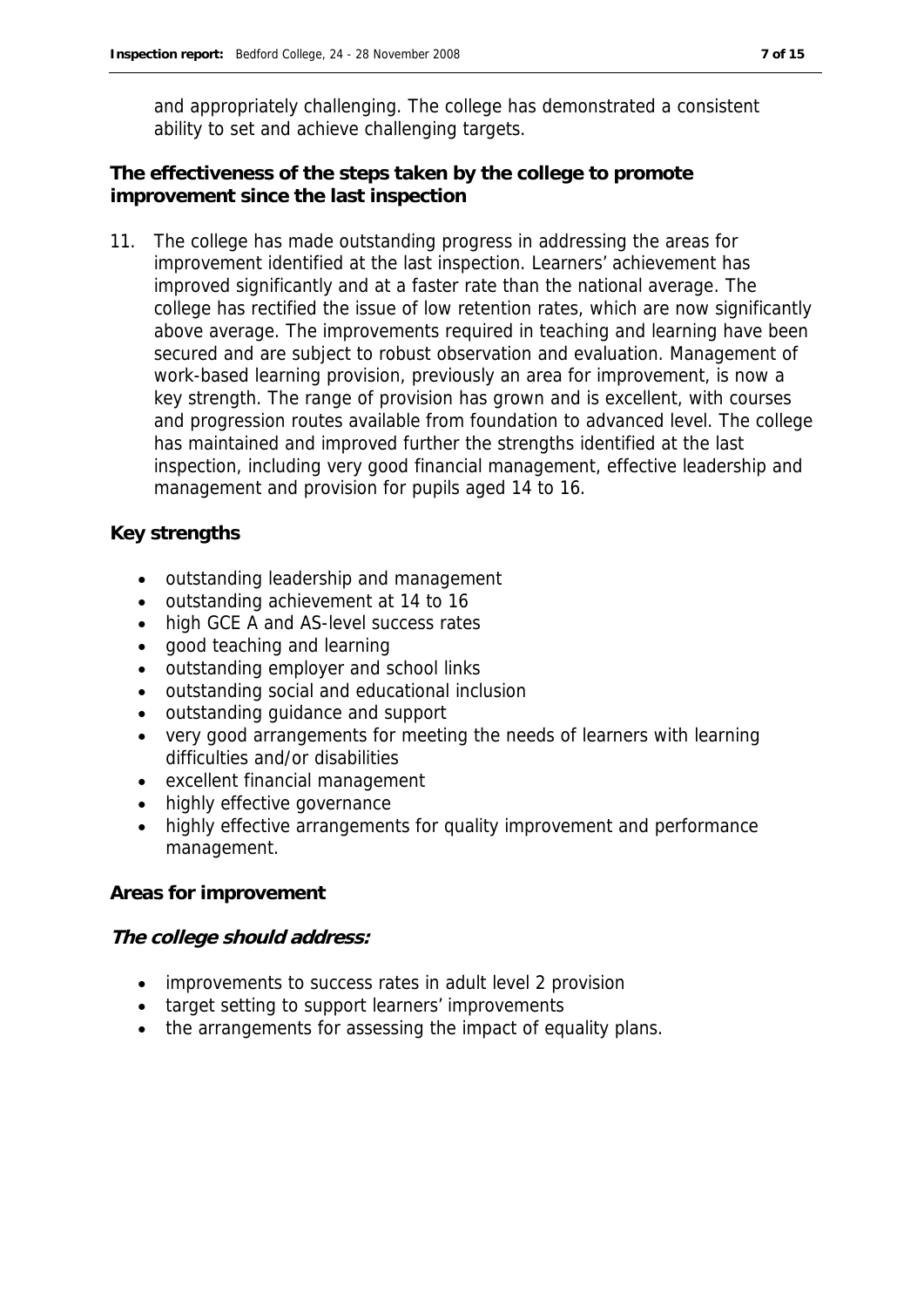## **Main findings**

**Achievement and standards Good: Grade 2** 

**Contributory grades:** 

14 to 16 Outstanding: grade 1 Work-based learning and the state of the Satisfactory: grade 3

- 12. Achievement and standards are good with outstanding features. The college had judged them to be outstanding. The rate of improvement in overall success rates for long courses over the last two years has been excellent. In that time long course success rates have improved at more than twice the national rate of improvement for similar colleges and are currently well above the national average. In 2007/08 success rates for the majority of the college's provision, 16 to 18 at level 3 and adults at level 1 and level 3, are high and well above the national average. However, success rates for adult level 2 long courses have declined and are below the prevailing national average.
- 13. Success rates at GCE AS and A level, including the proportion of high grades, are very good for both 16 to 18 learners and adults. Overall success rates are particularly high in business, education, science and mathematics and leisure, travel and tourism. The college has maintained its high success rates for short courses.
- 14. The college has made substantial improvements in key skills in the past year. Key skills success rates have more than doubled and are good at level 1 and level 2. Success rates for the large 14 to 16 provision are outstanding. Progression to the college, and other learning or employment for these pupils, is very good.
- 15. The college has made significant improvement since the last inspection in reducing the gap between the success rates of different learners, so that learners from minority ethnic backgrounds achieve at least as well as White British learners. Success rates for learners receiving additional learning support and those with disabilities and/or learning difficulties are excellent and better than the high success rates of other learners. Success rates for Train to Gain are good and improving. Success rates for framework completion by apprentices are satisfactory.
- 16. Learners make very good progress. A high proportion of learners progress successfully through college. The vast majority of learners completing advanced level courses progress to preferred destinations, including HE, employment and further training.
- 17. Attendance is good overall, with some differences between sector subject areas. The standard of learners' work is very good. Work-based learners develop good workplace skills.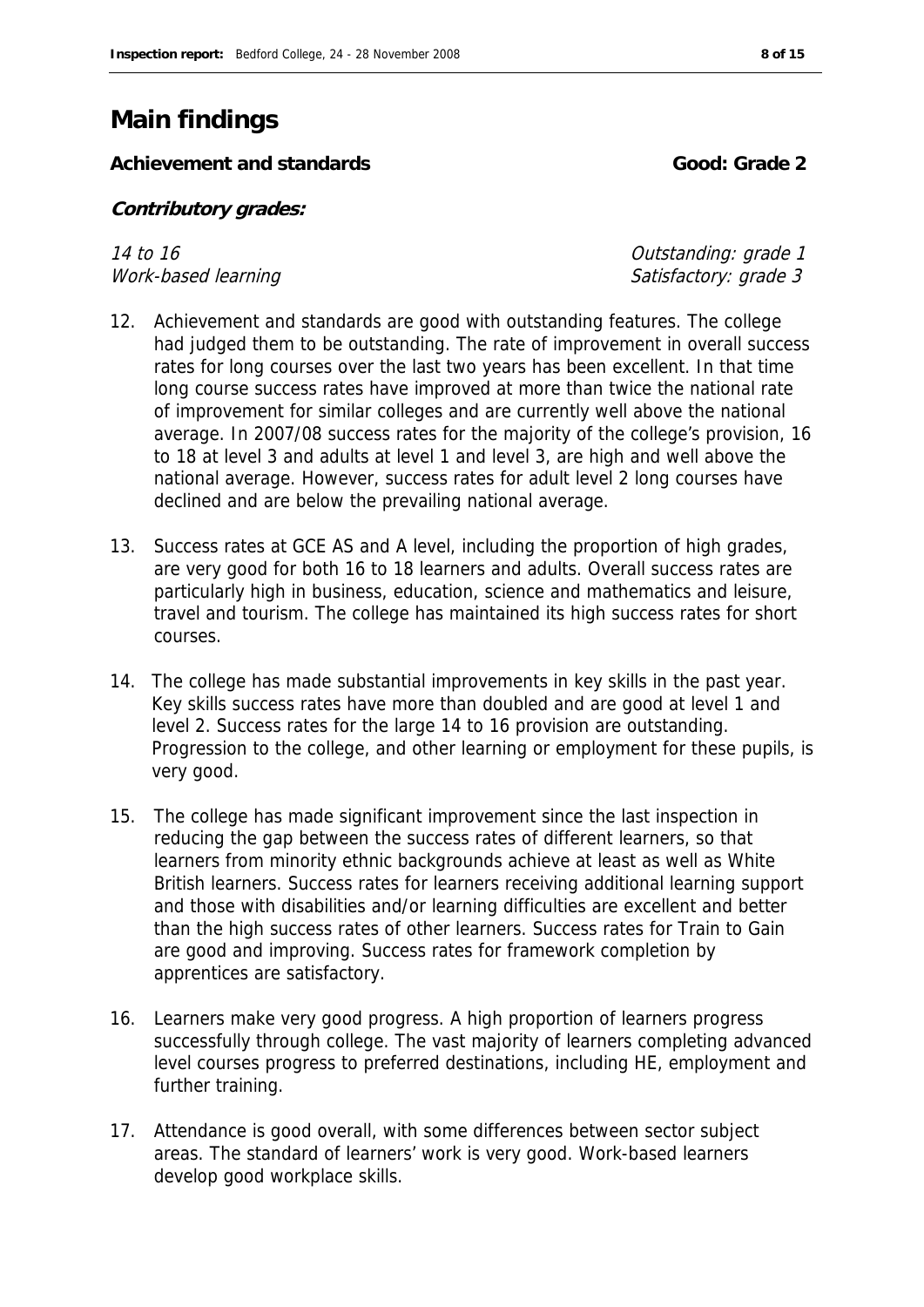#### **Quality of provision Outstanding: Grade 1**

#### **Contributory grades:**

Work-based learning and the contract of the Good: grade 2 Train to Gain  $\overline{a}$  and  $\overline{b}$  and  $\overline{c}$  and  $\overline{c}$  and  $\overline{c}$  and  $\overline{c}$  and  $\overline{c}$  and  $\overline{c}$  and  $\overline{c}$  and  $\overline{c}$  and  $\overline{c}$  and  $\overline{c}$  and  $\overline{c}$  and  $\overline{c}$  and  $\overline{c}$  and  $\overline{c}$  and

- 18. Teaching and learning are good, which agrees with the college's selfassessment. Teachers plan most lessons well and include a range of activities to meet the differing needs of learners. The use of e-learning within lessons is increasing, although the college recognises that e-learning is not used consistently well across the college.
- 19. In most lessons teachers use questioning very effectively to check and develop learners' understanding. These lessons have good pace; activities maintain learners' interest and learning is sufficiently challenging. Learners enjoy these lessons and make good progress. In the small minority of less effective lessons the variety of tasks does not meet the range of learners' abilities sufficiently and teachers do not make enough checks to ensure that learning has taken place. The teaching of key skills has improved since the last inspection and is better integrated.
- 20. The college's system for monitoring the quality of teaching and learning is rigorous and accurate. Records of observations note strengths and areas for improvement well. Actions to improve the proportion of lessons judged to be good or better have been successful. Advanced practitioners provide very effective support to improve and develop teaching and assessment practice. Teachers value this highly. A high proportion of teachers, trainers and assessors are well qualified. They demonstrate good subject and industry knowledge. Staff development activities are wide ranging and team days to share good practice and update industry knowledge are highly effective.
- 21. Initial assessment is thorough. Learners appreciate the high quality individual support they receive. Communication between support staff and teachers is good. Most learners receive regular reviews of their progress but target setting for some learners is insufficiently challenging and some individual learning plans are incomplete.
- 22. Assessment is good. Marking and the assessment of work-based learners is mostly thorough with feedback to help learners improve. However, for some learners feedback is too brief and language errors go uncorrected. Reporting to parents, carers and employers is satisfactory.
- 23. The college's response to meeting the needs and interests of learners and employers is outstanding. The college offers a responsive, flexible and varied curriculum in 14 subject sector areas from entry level to level 5. The college also provides work-based learning in seven sector subject areas. Learners develop useful skills to support their future economic well-being. They make a positive contribution to the college community through such initiatives as the student council. Learners benefit from, and participate in, a wide range of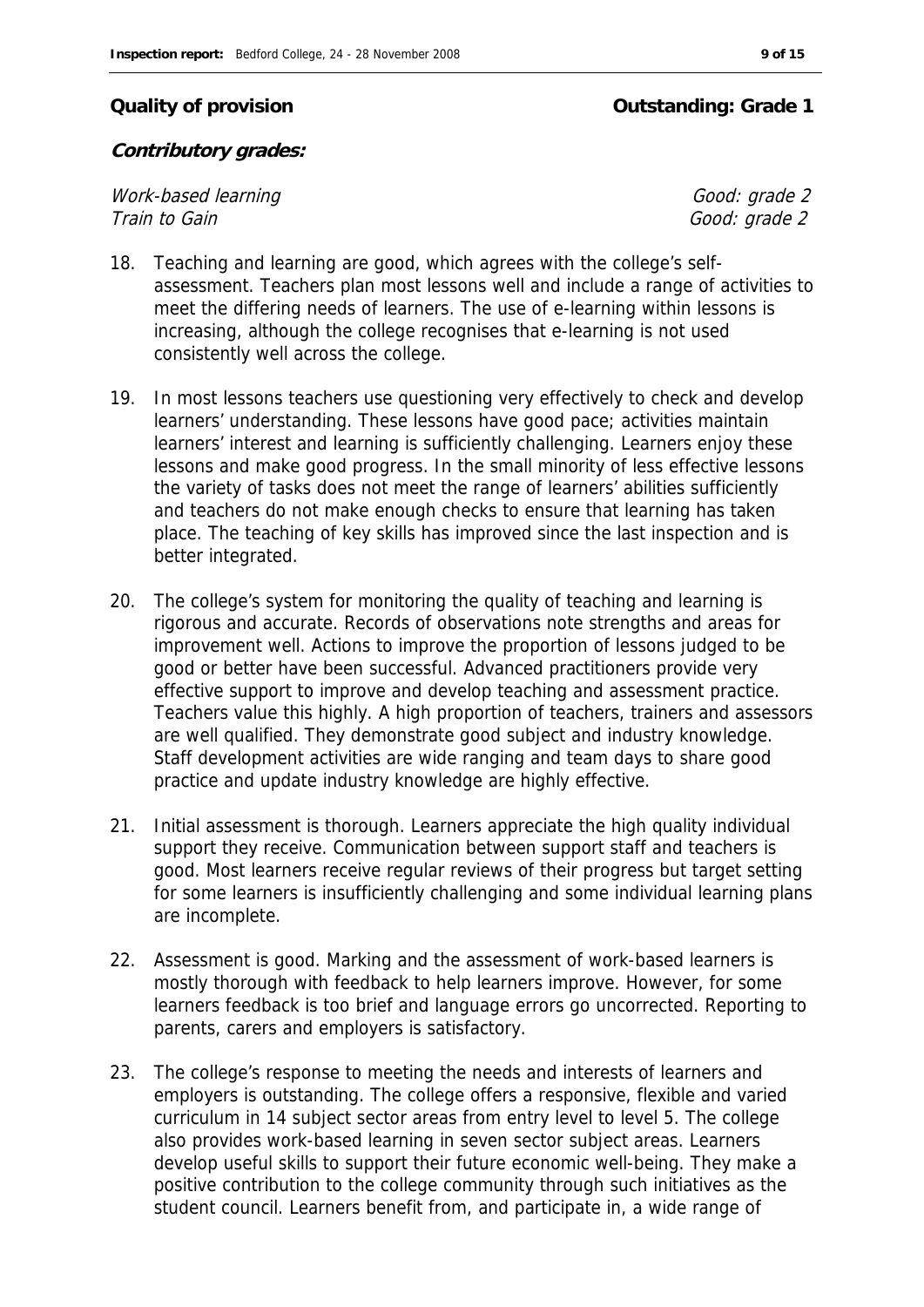enrichment activities. Links with schools are highly effective. Partnerships with employers are excellent. The college's long-established links with around 400 local and national employers in the public and private sector are highly effective. The college is effectively marketed and is well regarded locally. It is the preferred supplier of training for many businesses.

- 24. The college's approach to social and educational inclusion is outstanding. The college provides good opportunities for people from all sections of the region's diverse communities to participate in learning. The college's outreach work has successfully targeted learners from deprived areas and those who are traditionally hard to reach. Learners with learning difficulties and/or disabilities are very well supported and make very good progress. Learners from different backgrounds are successfully integrated into the life of the college.
- 25. Guidance, support and care for both full- and part-time learners are outstanding. Arrangements for initial advice and guidance are very good. Marketing and publicity materials are accessible and informative. Learners are carefully matched to programmes based on their prior attainment, interests and aptitude. Additional support needs are identified through initial assessment and good arrangements put in place to meet any identified literacy, numeracy or language support needs. The college's counselling service provides excellent confidential support for learners. Arrangements for identifying and supporting learners with personal difficulties are robust. Procedures for protecting vulnerable learners are good.
- 26. Student personal advisers monitor attendance, punctuality and behaviour rigorously. Action plans for improvement are good. The tutorial programme covers each of the topics in Every Child Matters. The college's careers advice team is successful in promoting progression and raising aspirations. Pastoral support is excellent. Personal advisers work with learners identified as likely to leave their programme early. Learners receive individual help with financial matters, assignments, project work and personal difficulties. Tutors and subject staff work well with student services to identify vulnerable learners and offer highly effective structured support for as long as necessary.

Leadership and management **Contact Contact Contact Contact Contact Contact Contact Contact Contact Contact Conta** 

**Contributory grades:**

Work-based learning and the contract of the Good: grade 2 Train to Gain Good: grade 2 Equality of opportunity Equality of opportunity

27. Leadership and management are outstanding. The leadership of the principal is highly effective and consultative. Managers, teachers and staff have brought about significant improvements to success rates, teaching and learning and quality of provision. The strategic direction, mission and values are exceptionally clear and appropriate. They are well understood and supported throughout the college. The college's objectives and key strategic aims are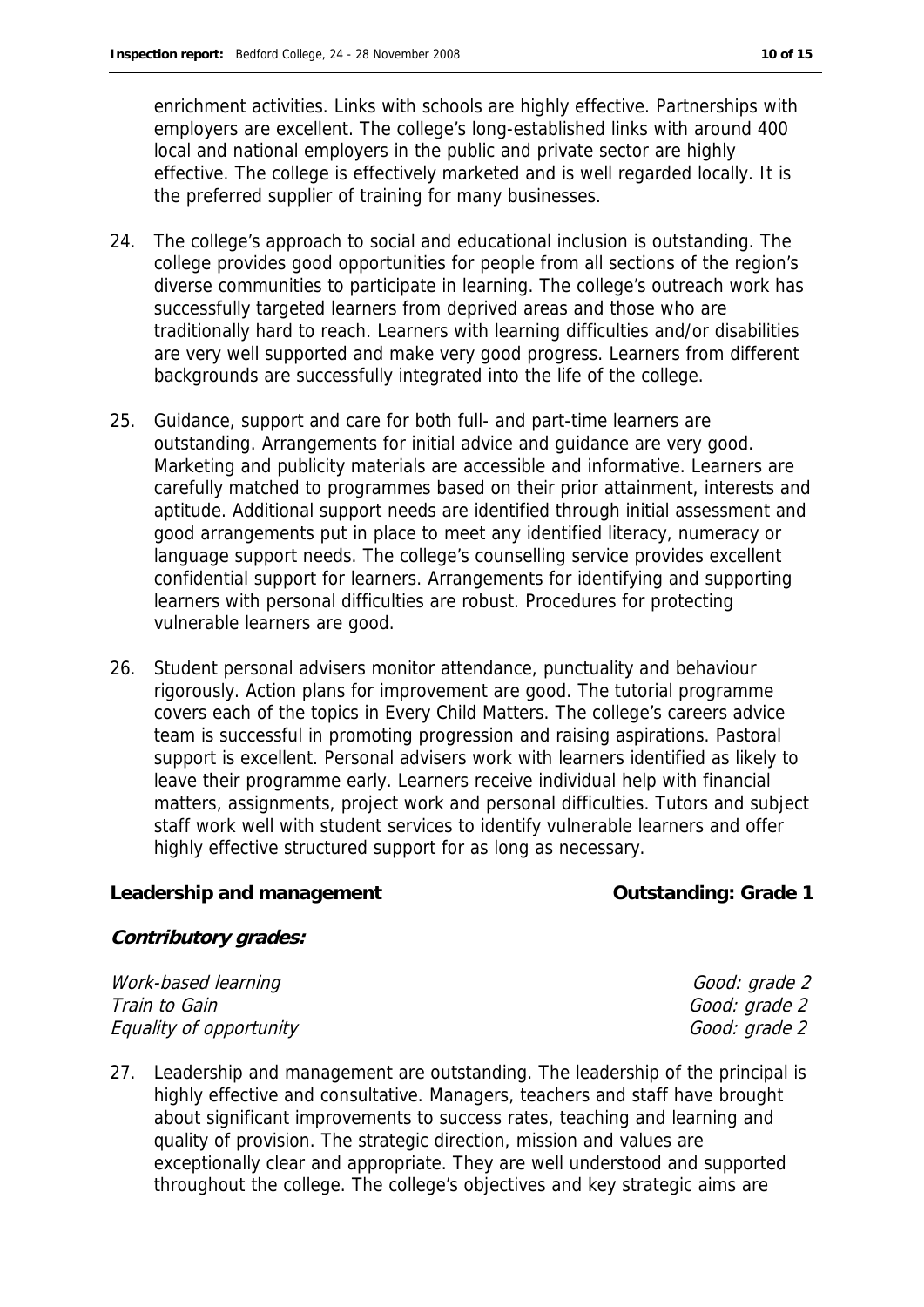reflected very clearly in all its planning and performance monitoring measures. The management of work-based learning and Train to Gain are good.

- 28. Quality assurance and performance management have secured significant improvements across the college and in particular curriculum areas such as engineering and business. Procedures and policies are understood and well supported by staff who value the transparent and supportive way in which they are implemented. Data are accurate and accessible. Staff at all levels are able to access very detailed and useful information with which to judge the progress and outcomes of their courses. The performance management of staff is equally effective.
- 29. The college enjoys a very good reputation with key stakeholders such as employers. Staff have confidence in their managers and morale is high. Teachers are well qualified and the observation of teaching and learning is rigorous and accurate. The college self-assessment report is accurate and moderated rigorously. Programme area self-assessment takes careful account of detailed data and provides well written targets tied closely to areas identified for improvement.
- 30. Governors are well informed, active and supportive. They demonstrate a very good understanding and knowledge of the standards achieved by the learners and the strategic objectives of the organisation. Governors play an active role in moderating the self-assessment report and assessing the relative performance of different groups of learners. At present, they do not fully match the profile of the college community; however, they have sought to remedy this and have taken appropriate actions to diversify their membership.
- 31. Financial management and value for money are excellent. The monitoring and allocation of finances are related closely to learners' needs and college priorities. Resources are generally good, although some accommodation is ageing. The college has committed funding prudently to older accommodation to ensure learners have the best facilities possible. This includes the recent refurbishment of areas such as hairdressing and the sixth form centre.
- 32. The promotion of equal opportunities is good. The college makes an appropriate response to the Race Relations (Amendment) Act 2000, the Disability Discrimination Act 2005 and the Children Act 2004. The achievement of different groups of learners is monitored closely and actions taken to improve outcomes for underperforming groups have been very successful. Male and female learners achieve similar success rates. Differences between success rates for minority ethnic learners and White British learners have been overcome. Initiatives, such as a mentoring scheme to raise the self-esteem and achievement of black male computing learners, have succeeded in their objectives and are being extended to other areas of the college. The recruitment of staff has been subject to careful scrutiny, including the conversion of applications to appointment. The proportion of staff identifying themselves as belonging to a minority ethnic group has increased to better reflect the profile of the college community. The college recognises that the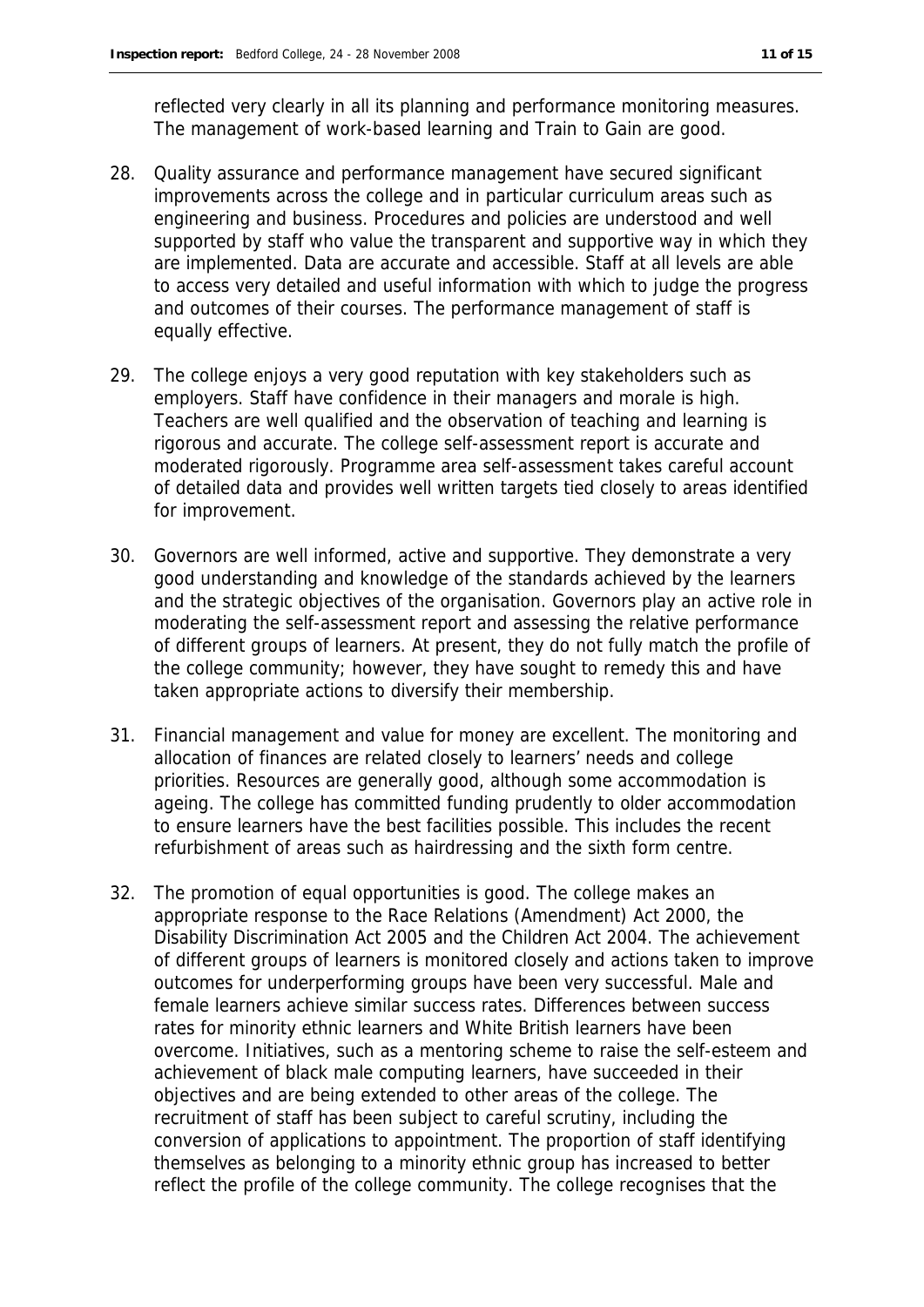procedure for assessing the impact of equality plans needs further development.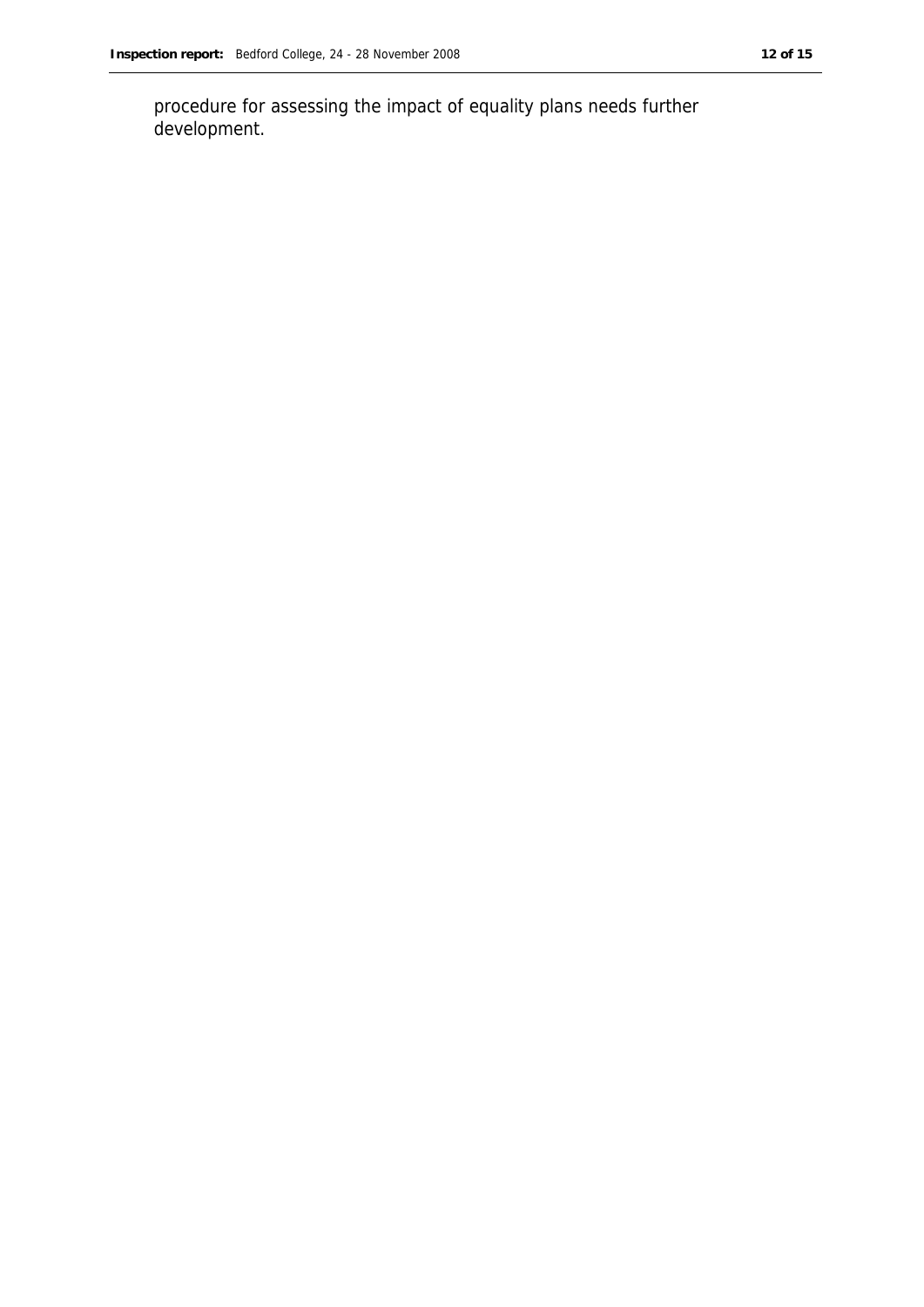## **Learners' achievement**

#### **Table 1**

Success rates on mainstream level 1 qualifications, by qualification type, expected end year and age, 2006 to 2008, compared with the national rates for colleges of a similar type.

| Notional    | Exp End  | $16 - 18$                      |                 |                  |       | $19+$                          |                 |                  |          |
|-------------|----------|--------------------------------|-----------------|------------------|-------|--------------------------------|-----------------|------------------|----------|
| Level       | Year     | Starts $-$<br><b>Transfers</b> | College<br>Rate | National<br>Rate | Diff  | Starts $-$<br><b>Transfers</b> | College<br>Rate | National<br>Rate | Diff     |
| 1 Long      | 05/06    | 967                            | 53              | 69               | $-16$ | 2114                           | 55              | 65               | $-10$    |
|             | 06/07    | 778                            | 62              | 74               | $-12$ | 1548                           | 70              | 70               | $\Omega$ |
|             | $07/08*$ | 768                            | 79              | N/A              |       | 668                            | 85              | N/A              |          |
| GNVQs       | 05/06    |                                |                 |                  |       |                                |                 |                  |          |
| and         | 06/07    |                                |                 |                  |       |                                |                 |                  |          |
| precursors  | 07/08    |                                |                 |                  |       |                                |                 |                  |          |
| <b>NVQs</b> | 05/06    | 115                            | 76              | 72               | 4     | 120                            | 70              | 74               | $-4$     |
|             | 06/07    | 134                            | 72              | 75               | $-3$  | 104                            | 76              | 75               | 1        |
|             | $07/08*$ | 115                            | 84              | N/A              |       | 107                            | 82              | N/A              |          |
| Other       | 05/06    | 852                            | 50              | 69               | $-19$ | 1994                           | 54              | 65               | $-11$    |
|             | 06/07    | 644                            | 60              | 74               | $-14$ | 1444                           | 69              | 70               | $-1$     |
|             | $07/08*$ | 653                            | 78              | N/A              |       | 561                            | 86              | N/A              |          |

\* college data

\*\* courses not running

#### **Table 2**

Success rates on mainstream level 2 qualifications, by qualification type, expected end year and age, 2006 to 2008, compared with the national rates for colleges of a similar type.

| Notional     | Exp End  | $16 - 18$                      |                 |                  |          | $19+$                          |                 |                  |          |
|--------------|----------|--------------------------------|-----------------|------------------|----------|--------------------------------|-----------------|------------------|----------|
| Level        | Year     | Starts $-$<br><b>Transfers</b> | College<br>Rate | National<br>Rate | Diff     | Starts $-$<br><b>Transfers</b> | College<br>Rate | National<br>Rate | Diff     |
| 2 Long       | 05/06    | 1825                           | 67              | 66               | 1        | 1799                           | 69              | 66               | 3        |
|              | 06/07    | 1843                           | 67              | 70               | $-3$     | 1600                           | 70              | 69               | 1        |
|              | $07/08*$ | 1571                           | 78              | N/A              |          | 2186                           | 67              | N/A              |          |
| <b>GCSEs</b> | 05/06    | 136                            | 81              | 68               | 13       | 75                             | 65              | 67               | $-2$     |
|              | 06/07    | 258                            | 71              | 71               | $\Omega$ | 126                            | 71              | 70               | 1        |
|              | $07/08*$ | 294                            | 78              | N/A              |          | 121                            | 82              | N/A              |          |
| <b>GNVQs</b> | 05/06    | 25                             | 80              | 69               | 11       | 13                             | 92              | 68               | 24       |
| and          | 06/07    | 81                             | 83              | 73               | 10       | 13                             | 85              | 71               | 14       |
| precursors   | $07/08*$ | 21                             | 100             | N/A              |          | 2                              | 50              | N/A              |          |
| <b>NVQs</b>  | 05/06    | 228                            | 63              | 65               | $-2$     | 570                            | 78              | 68               | 10       |
|              | 06/07    | 241                            | 61              | 68               | $-7$     | 367                            | 72              | 69               | 3        |
|              | $07/08*$ | 220                            | 69              | N/A              |          | 1241                           | 61              | N/A              |          |
| Other        | 05/06    | 1436                           | 67              | 66               | 1        | 1141                           | 65              | 65               | $\Omega$ |
|              | 06/07    | 1263                           | 66              | 70               | $-4$     | 1094                           | 69              | 69               | $\Omega$ |
|              | $07/08*$ | 1036                           | 80              | N/A              |          | 822                            | 75              | N/A              |          |

\* college data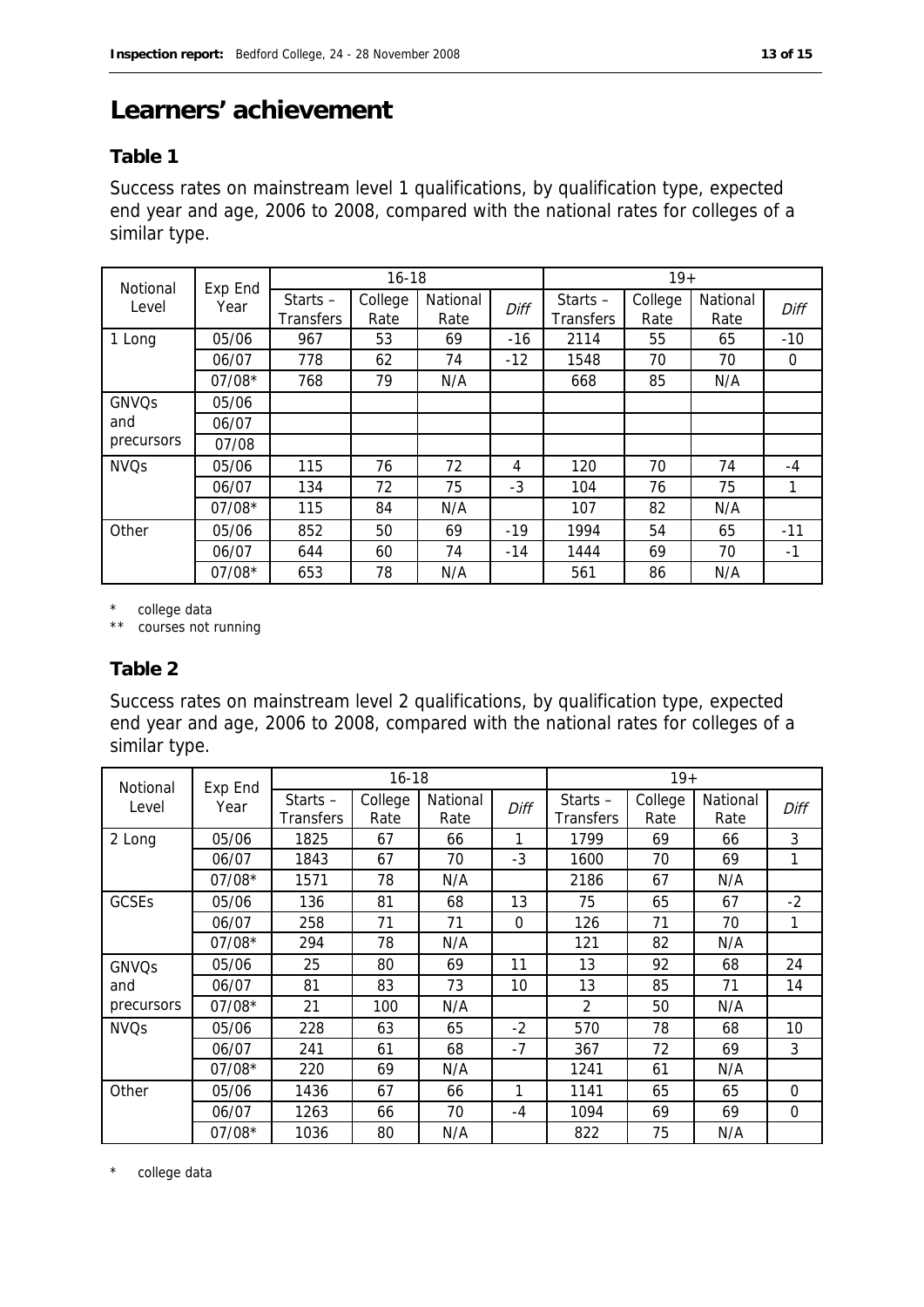#### **Table 3**

Success rates on mainstream level 3 qualifications, by qualification type, expected end year and age, 2006 to 2008, compared with the national rates for colleges of a similar type.

| Notional         | Exp End   |                         | $16 - 18$       |                  | $19+$ |                                |                 |                  |                |
|------------------|-----------|-------------------------|-----------------|------------------|-------|--------------------------------|-----------------|------------------|----------------|
| Level            | Year      | Starts $-$<br>Transfers | College<br>Rate | National<br>Rate | Diff  | Starts $-$<br><b>Transfers</b> | College<br>Rate | National<br>Rate | Diff           |
| 3 Long           | 05/06     | 1162                    | 69              | 71               | $-2$  | 855                            | 66              | 64               | $\overline{2}$ |
|                  | 06/07     | 1188                    | 78              | 73               | 5     | 803                            | 75              | 68               | 7              |
|                  | 07/08*    | 1334                    | 82              | N/A              |       | 1131                           | 78              | N/A              |                |
| A/A2             | 05/06     | 154                     | 82              | 87               | $-5$  | 43                             | 79              | 72               | $\overline{7}$ |
| Levels           | 06/07     | 160                     | 90              | 87               | 3     | 48                             | 85              | 76               | 9              |
|                  | $07/08*$  | 136                     | 96              | N/A              |       | 85                             | 89              | N/A              |                |
| <b>AS Levels</b> | 05/06     | 373                     | 66              | 67               | $-1$  | 117                            | 54              | 55               | $-1$           |
|                  | 06/07     | 308                     | 87              | 69               | 18    | 82                             | 85              | 59               | 26             |
|                  | 07/08*    | 314                     | 86              | N/A              |       | 112                            | 82              | N/A              |                |
| GNVQs            | 05/06     | 13                      | 100             | 66               | 34    | 1                              | 100             | 57               | 43             |
| and              | $06/07**$ |                         |                 |                  |       |                                |                 |                  |                |
| precursors       | $07/08**$ |                         |                 |                  |       |                                |                 |                  |                |
| <b>NVQs</b>      | 05/06     | 68                      | 62              | 71               | $-9$  | 243                            | 70              | 63               | $\overline{7}$ |
|                  | 06/07     | 71                      | 80              | 74               | 6     | 180                            | 81              | 69               | 12             |
|                  | $07/08*$  | 52                      | 87              | N/A              |       | 198                            | 78              | N/A              |                |
| Other            | 05/06     | 554                     | 68              | 65               | 3     | 451                            | 65              | 64               | 1              |
|                  | 06/07     | 649                     | 71              | 70               | 1     | 493                            | 71              | 69               | $\overline{2}$ |
|                  | 07/08*    | 832                     | 78              | N/A              |       | 736                            | 76              | N/A              |                |

\* college data

\*\* courses not running